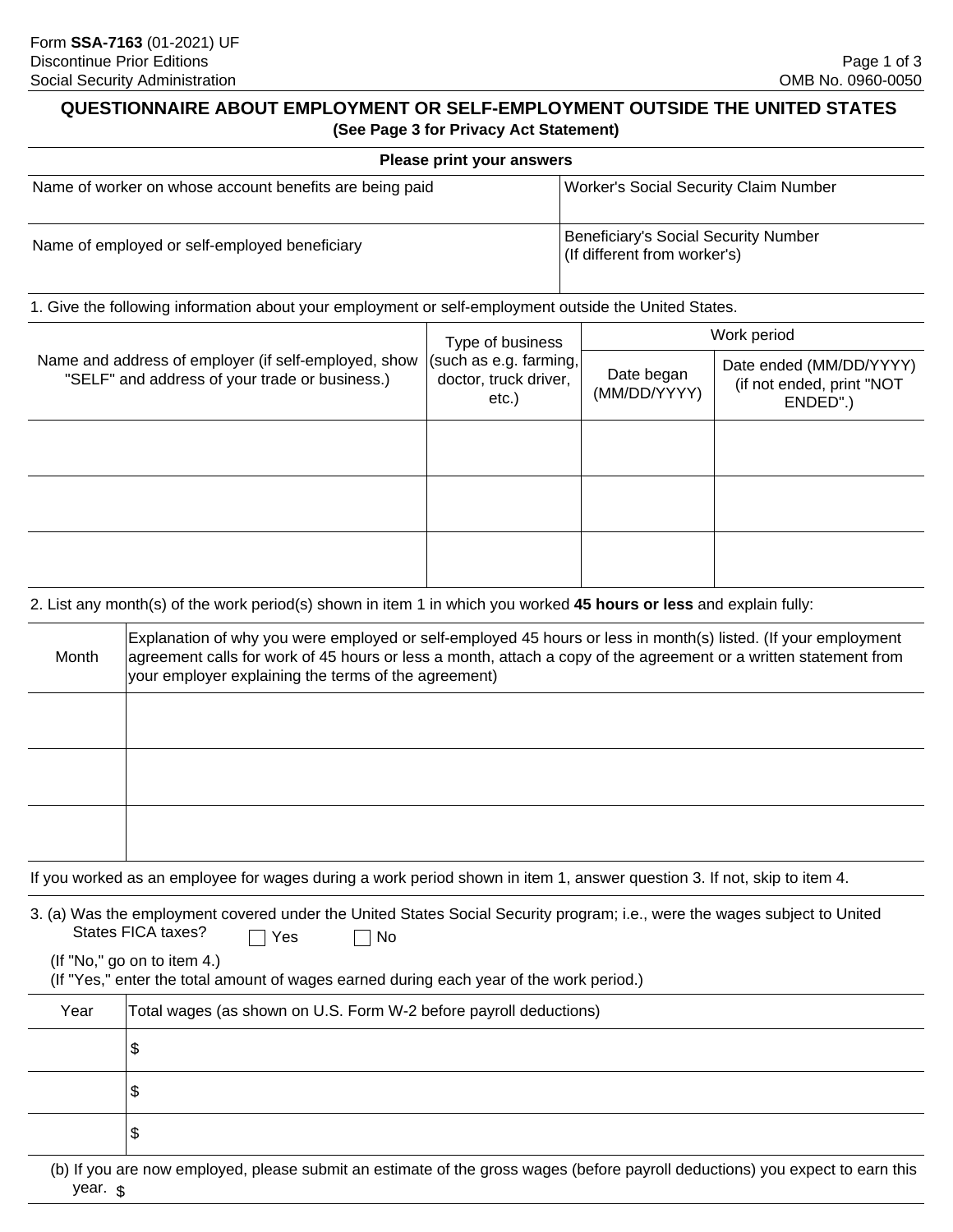| Page 2 of 3                                                                                                                                                                                                                                     |  |  |  |  |  |  |  |
|-------------------------------------------------------------------------------------------------------------------------------------------------------------------------------------------------------------------------------------------------|--|--|--|--|--|--|--|
| If you were self-employed during the work period shown in item 1, answer question 4. If not, skip to item 7.                                                                                                                                    |  |  |  |  |  |  |  |
| 4. (a) While self-employed outside the United States, were you either a legal resident of the United<br>Yes<br>No.                                                                                                                              |  |  |  |  |  |  |  |
| (b) If you had the option to elect Social Security coverage under a program other than the United<br>Yes<br>No.                                                                                                                                 |  |  |  |  |  |  |  |
| (If "No," answer items 5 and 6. If "Yes," list the country under whose program you elected<br>coverage and go on to item 7.)                                                                                                                    |  |  |  |  |  |  |  |
| (country)                                                                                                                                                                                                                                       |  |  |  |  |  |  |  |
| 5. Did you file income tax returns with the United States Internal Revenue Service for all years shown<br>Yes<br>No<br>in item 1?                                                                                                               |  |  |  |  |  |  |  |
| (If "Yes", attach a copy of Schedule C (or F) and SE and Form 2555 of your United States Income Tax Return filed for each<br>year of the work period shown in item 1. If your earnings derived from a partnership, attach a copy of Form 1065.) |  |  |  |  |  |  |  |
| If you answer "No" to question 5, furnish a breakdown of your gross receipts, business expenses, and net earnings for each<br>year shown in item 1 and explain your reason for not filling in REMARKS.                                          |  |  |  |  |  |  |  |
| Net Earnings                                                                                                                                                                                                                                    |  |  |  |  |  |  |  |
|                                                                                                                                                                                                                                                 |  |  |  |  |  |  |  |
|                                                                                                                                                                                                                                                 |  |  |  |  |  |  |  |
|                                                                                                                                                                                                                                                 |  |  |  |  |  |  |  |
|                                                                                                                                                                                                                                                 |  |  |  |  |  |  |  |

6. If you are now self-employed, show how much you expect your net earnings to be for the current year. \$

REMARKS: (This space may be used for explaining any answers to the questions. If you need more space, attach a separate sheet.)

## **ALWAYS COMPLETE THIS PORTION**

I declare under penalty of perjury that I have examined all the information on this form, and on any accompanying statements or forms, and it is true and correct to the best of my knowledge. I understand that anyone who knowingly gives a false statement about a material fact in this information, or causes someone else to do so, commits a crime and may be subject to a fine or imprisonment.

| Signature of Beneficiary                                                                                                                                                                                    | Date Signed                                                                             |                                              |
|-------------------------------------------------------------------------------------------------------------------------------------------------------------------------------------------------------------|-----------------------------------------------------------------------------------------|----------------------------------------------|
| 7. Signature (First Name, Middle Initial, Last Name) (Write in ink)                                                                                                                                         | MM/DD/YYYY                                                                              |                                              |
| Mailing address (number & street, apt. no., P.O. Box, or rural route)                                                                                                                                       | Telephone number(s) at which you may be<br>contacted during the day (Include Area Code) |                                              |
| City                                                                                                                                                                                                        | Postal Code                                                                             | Enter name of country in which you now live. |
| Witnesses are required ONLY if this statement has been signed by mark (X) above. If signed by mark (X), two witnesses to the<br>signing who know the claimant must sign below, giving their full addresses. |                                                                                         |                                              |

| 1. Signature of Witness                                  | 2. Signature of Witness                                  |
|----------------------------------------------------------|----------------------------------------------------------|
| Address (No. and street, city, country, and postal code) | Address (No. and street, city, country, and postal code) |